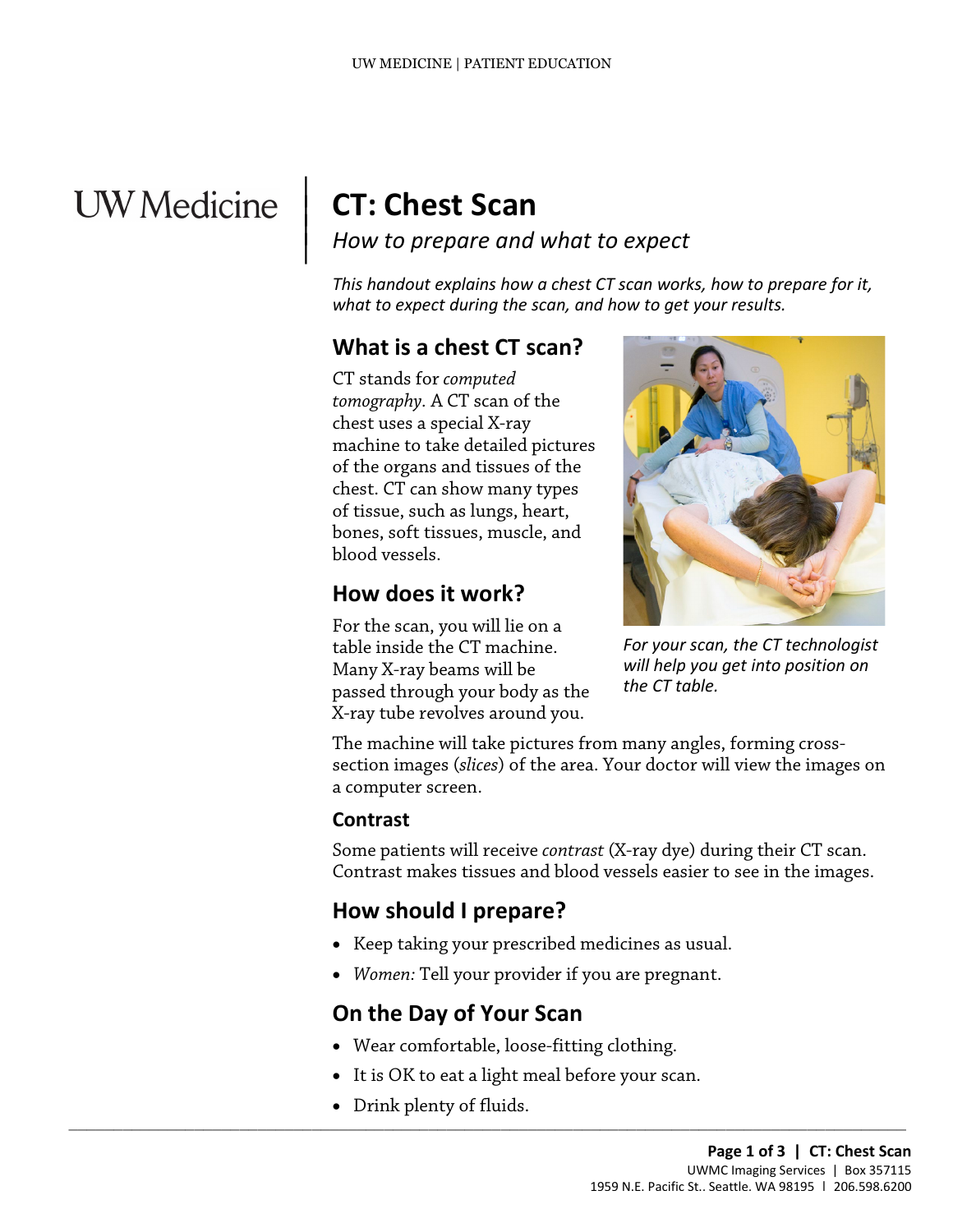

*A CT image of the chest*

#### **Before the Scan**

- *Women:* If there is any chance you may be pregnant, tell the CT technologist **before** the scan begins.
- Some items can affect the CT images. We may ask you to remove:
	- Any clothing with zippers or snaps
	- Hairpins, jewelry, glasses, hearing aids, and removable dental work

#### **If You Will Receive Contrast**

- Before your scan, the CT technologist will ask you if you:
	- Are allergic to any medicines or iodine. Many types of contrast contain iodine. If you have had an allergic reaction to contrast in the past, we will ask you to take a medicine before your scan to prevent a reaction to the contrast.
- the past, we will ask you to take a medicine before your scan t<br>prevent a reaction to the contrast.<br>- Have asthma, diabetes, a heart problem, multiple myeloma, or<br>kidney disease. These conditions may increase your risk of – Have asthma, diabetes, a heart problem, multiple myeloma, or kidney disease. These conditions may increase your risk of having a reaction to the contrast. For example, kidney disease makes it harder for your body to remove contrast from your bloodstream.
	- We will place a small *intravenous* (IV) tube into your arm vein. This will be done before you enter the scanning room.

## **Can a family member or friend stay with me during the scan?**

- CT scans use X-rays. Because of this, you may not have a family member or friend in the CT room during the exam.
- For young patients, a parent may be able to stay in the room with their child to help ease fear and give comfort. The parent must wear a lead apron to limit exposure to the radiation used in the scan.

## **How is the scan done?**

 $\_$  ,  $\_$  ,  $\_$  ,  $\_$  ,  $\_$  ,  $\_$  ,  $\_$  ,  $\_$  ,  $\_$  ,  $\_$  ,  $\_$  ,  $\_$  ,  $\_$  ,  $\_$  ,  $\_$  ,  $\_$  ,  $\_$  ,  $\_$  ,  $\_$  ,  $\_$  ,  $\_$  ,  $\_$  ,  $\_$  ,  $\_$  ,  $\_$  ,  $\_$  ,  $\_$  ,  $\_$  ,  $\_$  ,  $\_$  ,  $\_$  ,  $\_$  ,  $\_$  ,  $\_$  ,  $\_$  ,  $\_$  ,  $\_$  ,

- The CT technologist will help you get into position on the CT table. We will use pillows to help you hold the best position for the scan.
- If you are receiving contrast, it will be injected through your IV.
- The technologist will then leave the room. You will be alone in the room during the scan, but the technologist can see, hear, and speak with you through an intercom at all times.
- You must lie still while the table moves into the center of the scanner. You must also hold still when the scans are being done. Holding still during the scan results in the best images.